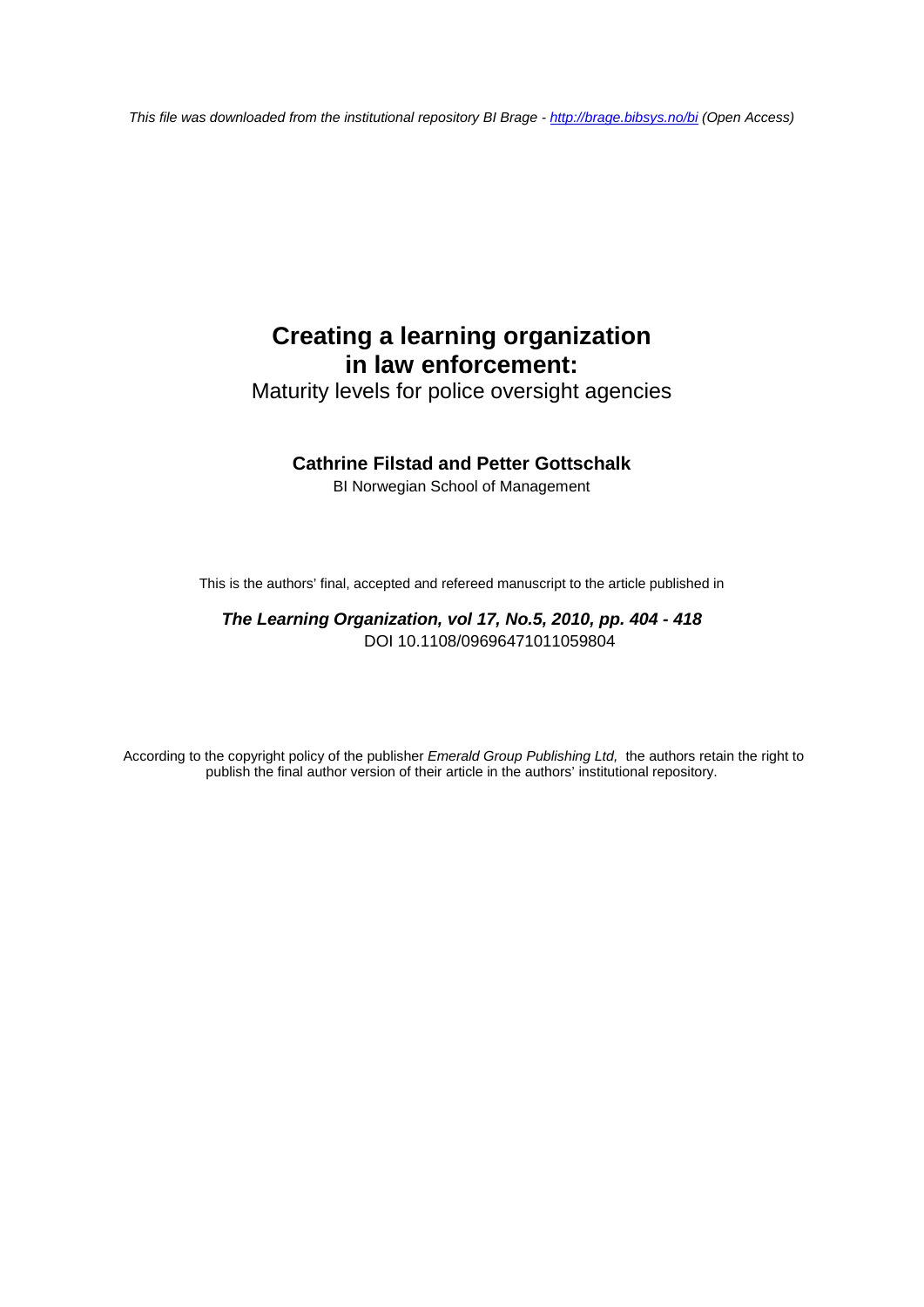# **Creating a learning organization in law enforcement: maturity levels for police oversight agencies**

Cathrine Filstad Norwegian School of Management [cathrine.filstad@bi.no](mailto:cathrine.filstad@bi.no) Tel.+47 46 41 07 15

Petter Gottschalk Norwegian School of Management petter.gottschalk@bi.no Tel. +47 46 41 07 16

Norwegian School of Management Nydalsveien 0484 Oslo Norway

Revised research paper submitted to *The Learning Organization* August 16, 2009

*Cathrine Filstad* is Associate Professor in Organizational Learning and Knowledge in the Department of Leadership and Organization at the Norwegian School of Management. She publishes and teaches organizational learning, knowledge sharing and leadership in organizations and the police force. She also have written several books on these topics.

*Petter Gottschalk* is Professor of knowledge management in the Department of Leadership and Organization at the Norwegian School of Management. He teaches knowledge management in the Norwegian Police University College. Nova Science Publishers in New York has published his book "Policing the Police", which has inspired this paper.

#### **Abstract**

**Purpose** - The purpose of this paper is to conceptualize a stage model for maturity levels for police oversight agencies.

**Design/methodology/approach** - The paper is based on a literature review covering police oversight organizations and stages of growth models.

**Findings** - As a conceptual paper, the main findings are related to the appropriateness of the stage model, each identified stage, as well as characteristics of each stage.

**Research limitations/implications** - Only empirical study of police oversight agencies all over the world might enable verification or falsification of the proposed stage model.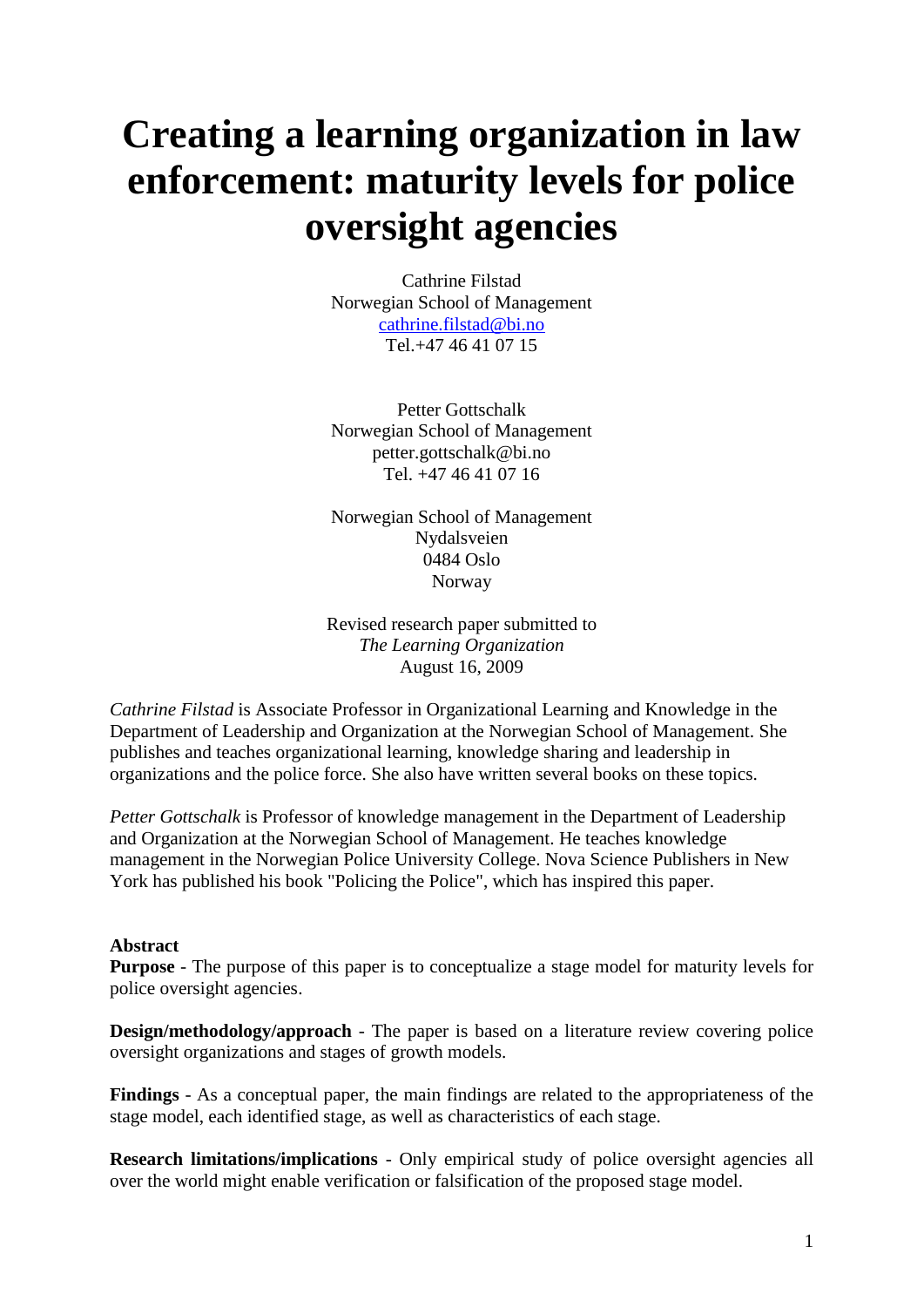**Practical implications** - Management in police oversight agencies can apply the model in three ways. First, they can identify the current status. Next, they can identify future direction. Finally, the can evaluate the past progression.

**Originality/value** - Until this paper, knowledge transfer from police misconduct cases has not been conceptualized as a learning process in police districts and general law enforcement.

**Keywords** Stage model, Knowledge management, Police misconduct, Public administration, Learning organization

**Paper type** Conceptual research paper

# **Introduction**

The great majority of individuals involved in policing is committed to honorable and competent public service and is demonstrating high standards of personal and procedural integrity in performing their duties. This calls for high competent knowledge workers within an occupation that is higly stressful and demanding (Richardsen et al. 2006). For instance, Tong (2007) constructed the following profile of an effective detective after analyzing the academic literature relating to detective skills and abilities; Personal qualities, legal knowledge, practical knowledge, generic knowledge, theoretical knowledge, management skills, inestigative skills and interpersonal skills. Thus, knowledge must be applied in practical situations as knowing how to perform (Gherardi, 2006). Therefore, necessary skills and experience is crucial for the learning of knowledgeable police.

However, in every police organization, elements of dishonesty, lack of professionalism and criminal behavior occurs (UNODC, 2006). This can be related to a weak learning culture within the police force, or informal groups of policemen going bad. To meet these challenges of unwanted police behavior, police oversight agencies are watchdog bodies designed to ensure that the police are operating with integrity and accountability (OPI, 2008; Prenzler and Lewis, 2005). Based on internal whistle blowing in the police as well as complaints from the public, police oversight agencies are to prosecute criminal police employees as well as transfer knowledge from the cases to operational police forces for learning. This is important for the positioning the police force has in a society. A position that is based on trust from the public they are suppose to serve. Police oversight agencies are therefore designed to ensure that police are operating with integrity and accountability (Prenzler and Lewis, 2005).

The purpose of this paper is to conceptualize the development of police oversight agencies in terms of stages of growth for organizational maturity, and discuss how the concept of organizational learning can contribute to an understanding of these stages and its highest level of becoming a learning organization.

#### **Police oversight organizations**

An example of a police oversight organization is the Norwegian Bureau for the Investigation of Police Affairs (Spesialenheten, 2009). The Norwegian Bureau prosecutes police officers in court. The Norwegian Bureau is similar to police oversight agencies found in other countries, such as the Independent Police Complaints Commission in the UK, the Police Department for Internal Investigations in Germany, the Inspectorate General of the Internal Administration in Portugal, the Standing Police Monitoring Committee in Belgium, the Garda Siochána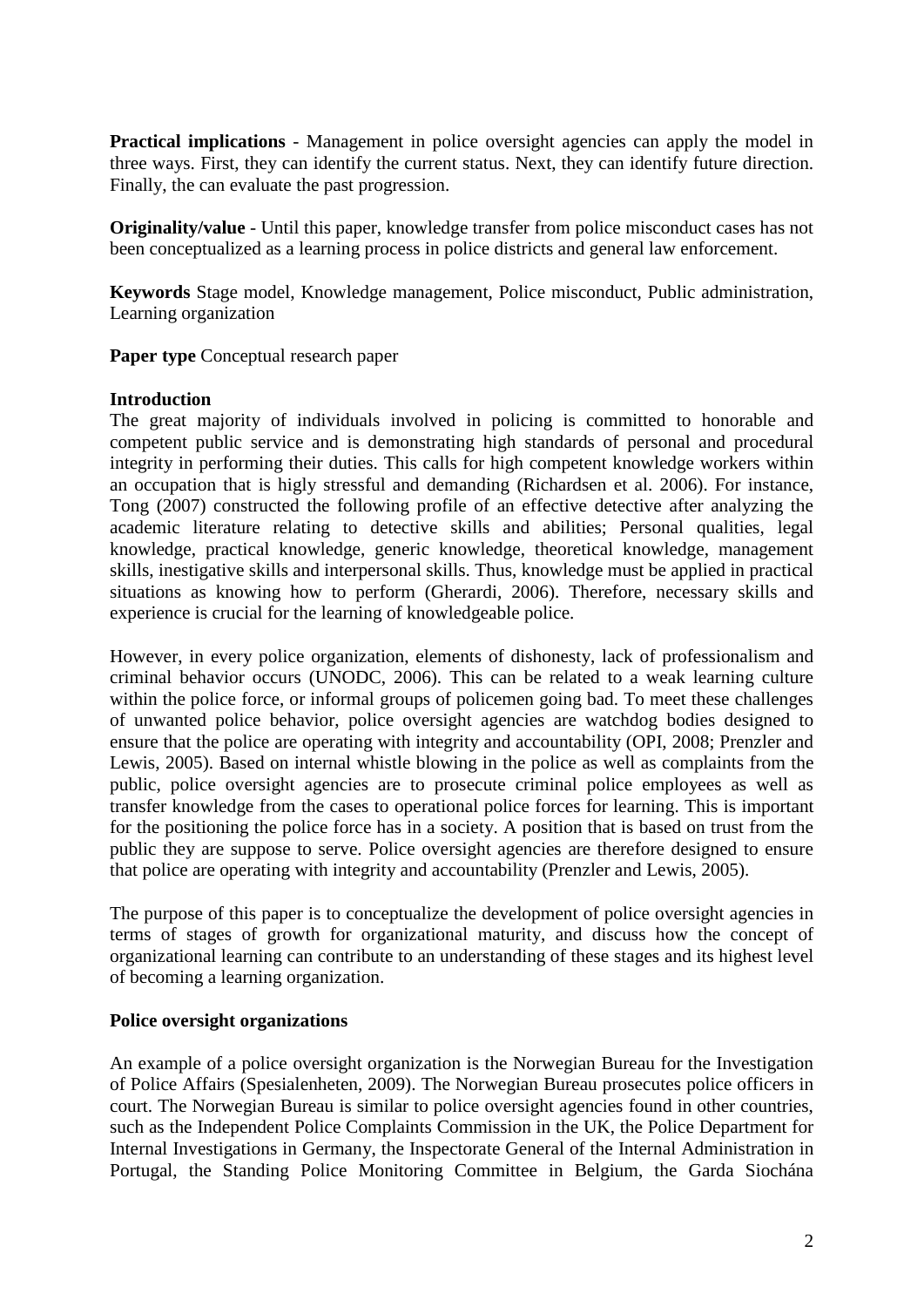Ombudsman Commission in Ireland, Federal Bureau for Internal Affairs in Austria, and the Ministry of the Interior, Police and Security Directorate in Slovenia.

Since 1988, Norway has a separate system to handle allegations against police officers for misconduct. The system was frequently accused of not being independent of regular police organizations (Thomassen, 2002). In 2003, the Norwegian Parliament decided to establish a separate body to investigate and prosecute cases where employees in the police service or the prosecuting authority are suspected of having committed criminal acts in the police service.

The Norwegian Bureau for the Investigation of Police Affairs has been effective since January 2005. The Bureau is mandated to investigate and prosecute cases where employees in the police service or the prosecuting authority are accused of having committed criminal acts in the service. The Norwegian Bureau has both investigating and prosecuting powers and in that way it differs from some comparable European bodies. The Norwegian Bureau does not handle complaints from the public concerning allegations of rude or bad behavior that does not amount to a criminal offence (Presthus, 2009).

Since the operations started at the Norwegian Bureau in January 2005 and until February 2009, a total of 57 police officers were on trial in Norwegian courts. There were 3 prosecuted officers in 2005, 14 in 2006, 16 in 2007, 21 in 2008, and 3 so far in 2009.

# **Stages of growth models in learning organizations**

Many police oversight agencies all over the world try to initiate learning processes based on court cases where police officers were prosecuted. For example, the Office of Police Integrity in Australia is trying to improve Victorian policing services through effective complaint handling. Refocusing complaint resolution processes in Victoria Police implies to encourage police involved to learn from the process or from any mistake, to take the opportunity of improving police policies or practices, and to develop imaginative and innovative ways to address issues before they become problematic (OPI, 2008).

That means that the police oversight agencies, not only prosecute negative behavior in the police force. They also need to transfer knowledge back to the police force as knowledge learned as a result from practice and its consequences. Knowledge sharing between police force and the police oversight agency is necessary in order to obtain a learning organization.

Maturity levels in terms of stages of growth models have been used widely in both organizational research and information technology management research. According to King and Teo (1997), these models describe a wide variety of phenomena – the organizational life cycle, product life cycle, biological growth, and so forth. These models assume that predictable patterns (conceptualized in terms of stages) exist in the growth of organizations, the sales levels of products, the diffusion of information technology, and the growth of living organisms. These stages are (1) sequential in nature, (2) occur as a hierarchical progression that is not easily reversed, and (3) involve a broad range of organizational activities and structures.

Embodying stage characteristics, organizational learning and innovation diffusion theory can be applied to explain stages of growth models. Organizational learning as innovations means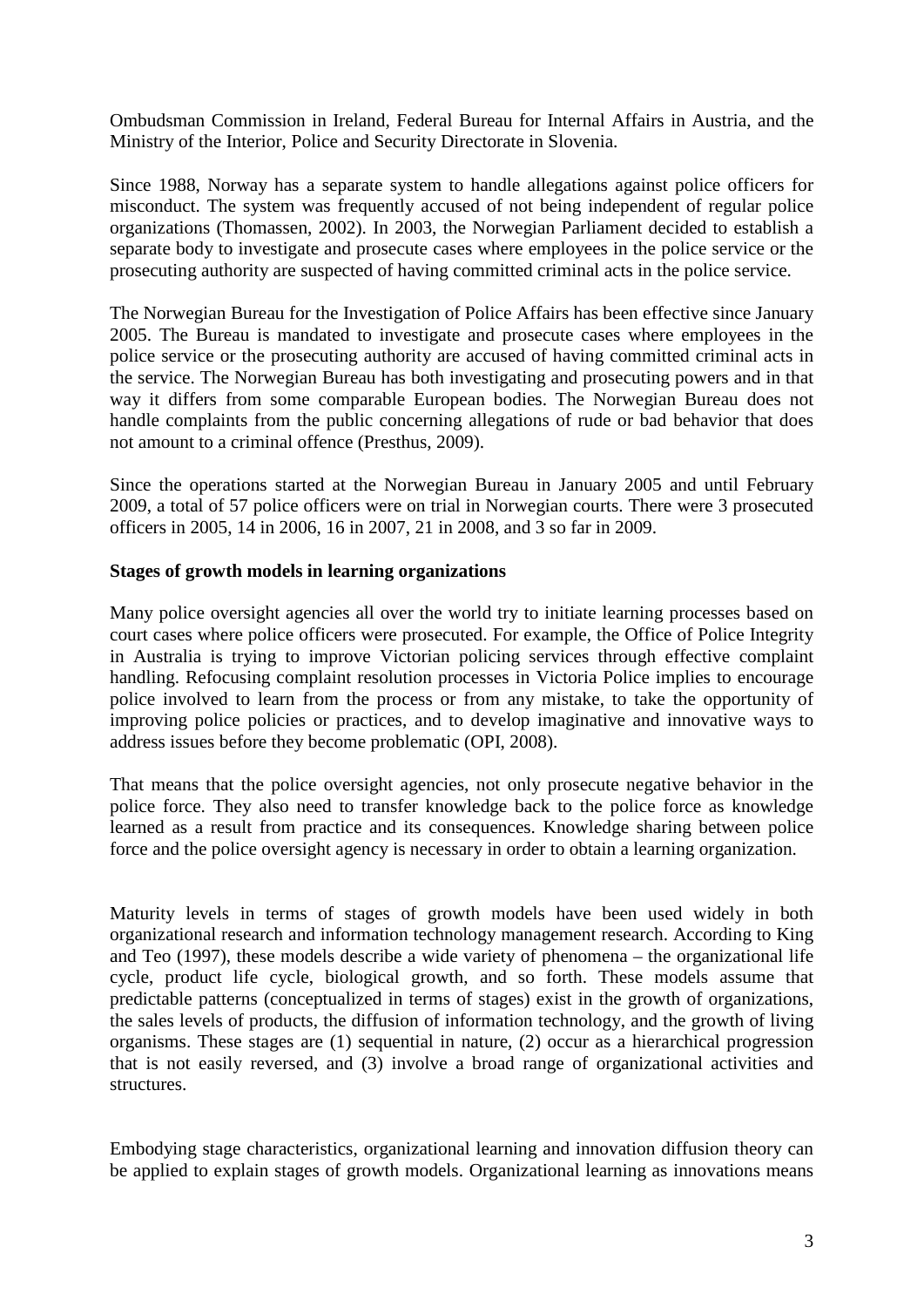recognizing the process of invention, diffusion and implementation of innovations (Newell et al., 2009). Organizational learning is sometimes placed at the center of innovation diffusion theory through a focus on institutional mechanisms that lower the burden of organizational learning related to IT adoption. Organizations may be viewed, at any given moment, as possessing some bundle of competence related to their current operational and managerial processes. In order to successfully implement and assimilate a new innovation, an organization must somehow reach a state where its bundle of competence encompasses those needed to use for instance the new technology (Fichman and Kemerer, 1997).

Innovations through stages of growth can be understood in terms of product or process innovation acceptance over time. Technology acceptance has been studied for several decades in information systems research. Technology acceptance models explain perceived usefulness and usage intentions in terms of social influence and cognitive instrumental processes. For example, Venkatesh and Davis (2000) found that social influence processes (subjective norm, voluntary, and image) and cognitive instrumental processes (job relevance, output quality, result demonstrability, and perceived ease of use) significantly influenced user acceptance. Similarly, Venkatesh (2000) identified determinants of perceived ease of use, a key driver of technology acceptance, adoption, and usage behavior. Recognizing the need for both product and process innovations. To implement innovative products must involve process innovation. That means development of new management work or organizational practice.

#### **Stages of growth in knowledge organizations**

A knowledge organization is defined as an organization where the end product of work processes in the organization is knowledge. If the end product of an organization is not knowledge while most or all work processes require advanced knowledge, such an organization is defined as a knowledge-intensive organization. While a knowledge-intensive organization might deliver goods and services such as food and transportation, a knowledge organization delivers knowledge, which is an intangible product.

Knowledge must be understood and combined with interpretation, reflection and a social context. In cybernetics, knowledge is defined as a reducer of complexity or as a relation to predict and to select those actions that are necessary in establishing a competitive advantage for organizational survival. That is, knowledge is the capability to draw distinctions, within a domain of actions (Laise et al., 2005). According to the knowledge-based view of the organization, the uniqueness of an organization's knowledge plays a fundamental role in its sustained ability to perform and succeed (Turner and Makhija, 2006).

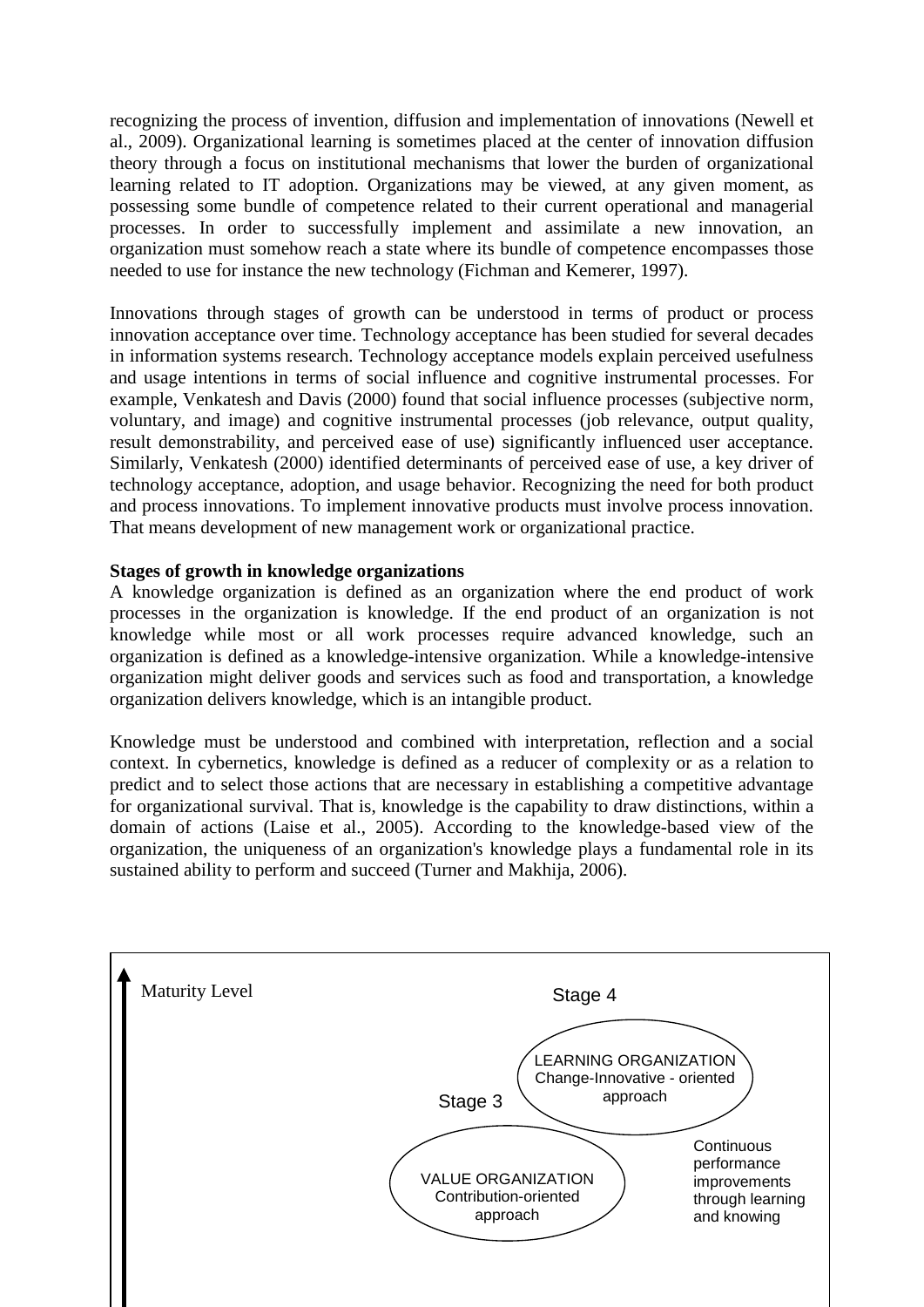

*Figure 1. Stages of growth in knowledge organizations*

According to the knowledge-based theory of the firm, knowledge is the main resource for a firm's competitive advantage. Knowledge is the primary driver of a firm's value. Performance differences across firms can be attributed to the variance in the firms' strategic knowledge. Strategic knowledge is characterized by being valuable, unique, rare, non-imitable, nonsubstitutable, non-transferable, combinable, and exploitable. Unlike other inert organizational resources, the application of existing knowledge has the potential to generate new knowledge (Garud and Kumaraswamy, 2005).

Inherently, however, knowledge in the context of work, understood as knowing, enables us to investigate knowledge more fruitfully, in collaboration, and as situated in professional work (Brown and Duguid 1991; Lave and Wenger 1991; Blackler 2004). Knowledge applied as knowing, has a special meaning in solving practical work as knowing emphasizes the contextspecific, the unique and different requirements in collaboration across boundaries (Tsoukas 2005; Gherardi and Nicolini 2000). As such it is a communication process of creating trustworthiness (Kasper-Fuehrer, et al 2001: 239); an interactive process that affects, monitors, and guides members' actions and attitudes in their interactions with one another. The movement of knowledge across individual and organizational boundaries is dependent on employees' knowledge-sharing behaviors (Liebowitz, 2004). Bock et al. (2005) found that extensive knowledge sharing within organizations still appears to be the exception rather than the rule. But within an learning organization, knowledge sharing has to be the rule. Within a learning organization, learning and knowing is continuing processes, as two sides of the same coin (Alegre and Chiva, 2005).

The knowledge organization is very different from the bureaucratic organization. For example, the knowledge organization's focus on flexibility and customer response is very different from the bureaucracy's focus on organizational stability and the accuracy and repetitiveness of internal processes. In the knowledge organization, current practices emphasize using the ideas and capabilities of employees to improve decision-making and organizational effectiveness. In contrast, bureaucracies utilize autocratic decision-making by senior leadership with unquestioned execution by the workforce (Bennet and Bennet, 2005b).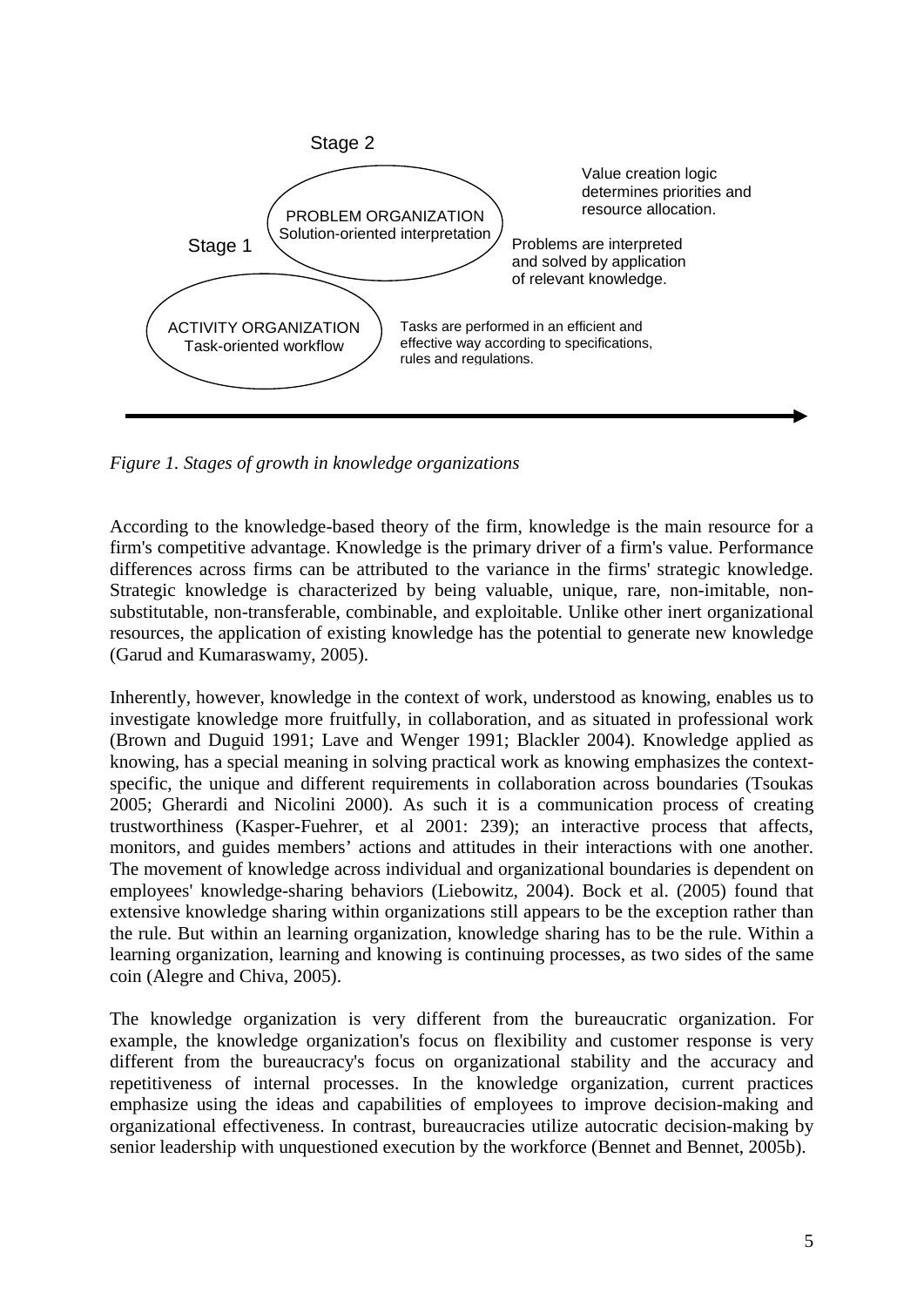Figure 1 illustrates a potential stage model for knowledge organizations:

- Stage 1. *Activity Organization*. Tasks are performed and completed in workflows according to specifications, rules and regulations. It is important to avoid mistakes and delays in the workflows. Activity repetition and completion is measured and monitored. Management is concerned with resource allocation and utilization according to tasks to be completed. The organization structure is broken down into work groups according to devision of labour.
- Stage 2. *Problem Organization*. Each new assignment is perceived more as a problem to be solved than as a task to be completed. Problems are interpreted and solved by application of relevant knowledge. The quality of problem solution is more important than workflow performance or resource utilization. Management is concerned with quality control so that the solution really solves the problem. Interoperability is important at this stage in terms of technical as well as semantic interoperability, where technical interoperability among knowledge workers ensures access to each other and semantic interoperability ensures shared understanding.
- Stage 3. *Value Organization*. Value creation logic determines priorities and resource allocation. The value that might be created by working on and solving a problem determines how each problem is perceived and understood. A value organization makes strategic decisions about the role of the organization as it relates to the spectre of problems with which is is confronted. Performance goals are important at this stage, where goal setting is part of the strategy process, while goal achievement is part of the management process.
- Stage 4. *Learning Organization*. Continuous improvements are to be achieved based on experience. Change in resources, activities and approaches occur in the organization on a continuous basis. Communication channels are expanded internally (intra-organization) as well as externally (inter-organization). An organizational strong learning culture of knowledge sharing, transparency and contribution is stimulated. At this stage, supply-side knowledge management is replaced by demandside knowledge management, where knowledge sources are familiar to everyone and knowledge sharing occurs continously through ongoing practice.

In knowledge organizations at Stage 4, transformational and charismatic leadership is an influential mode of leadership that is associated with high levels of individual and organizational performance. Leadership effectiveness is critically contingent on, and often defined in terms of, leaders' ability to motivate followers toward collective goals or a collective mission or vision (Kark and Dijk, 2007).Thus, leaders must be characterized as facilitators and supervisors.

# **The learning organization**

Uretsky (2001) argues that the real knowledge organization is the learning organization. A learning organization is one that changes as a result of its experiences. Under the best of circumstances, these changes result in performance improvements. The phrases knowledge organization and learning organization is used to describe service organizations. In these organizations, professionals learn from the environment, diagnose problems, and then work with clients or customers to improve their situations. The problems with which they work are frequently ambiguous and unstructured. The information, skills, and experience needed to address these problems vary with work cases. Thus, the need for learning and obtaining new knowledge is recognized. A typical example is detectives in police investigations.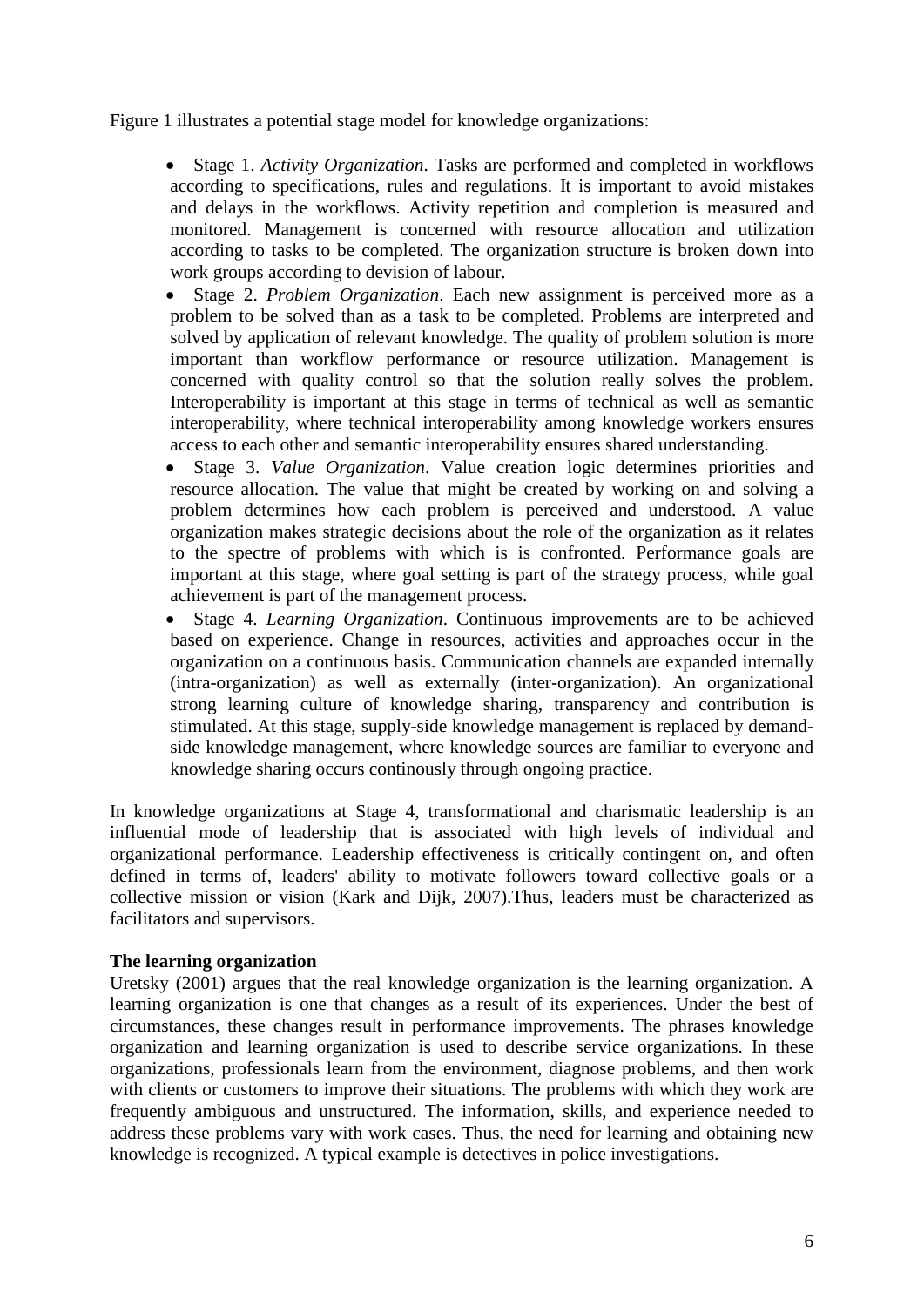Similarly, Bennet and Bennet (2005b) argue that learning and knowledge will have become two of the three most important emergent characteristics of the future world-class organization. Learning will be continuous and widespread, utilizing mentoring, classroom, and distance learning and will likely be self-managed with strong infrastructure support. The creation, storage, transfer, and application of knowledge will have been refined and developed such that it becomes a major resource of the organization as it satisfies customers and adapts to environmental competitive forces and opportunities.

The learning organization is concept of the ideal organization with its own capacity to learn and therefore be able to change. The concept rely on normative assumptions where learning is a mean to reach a goal, not the goal in it self. That is why central constributions within the learning organization, such as Argyris and Schön (1978), Senge (1991) and Pedler et al. (1991), focus on change leading to learning. While more recent contributions within organizational learning are more concern about learning as ongoing processes of change(Antonacopoulou, 2006), where learning is both the goal and the mean.

# **Discussions**

# **A stage model theory**

The concept of stages of growth has created a number of skeptics. Some argue that the concept of an organization progressing unidirectional through a series of predictable stages is overly simplistic. For example, organizations may evolve through periods of convergence and divergence related more to shifts in information technology than to issues of growth for specific IT. According to Kazanjian and Drazin (1989), it can be argued that firms do not necessarily demonstrate any inexorable momentum to progress through a linear sequence of stages, but rather that observed configurations of problems, strategies, structures and processes will determine firms' progress.

Kazanjian and Drazin (1989) addressed the need for further data based research to empirically examine whether organizations in a growth environment shift according to a hypothesized stage of growth model, or whether they follow a more random pattern of change associated with shifts in configurations that do not follow such a progression. Based on a sample of 71 firms they found support for the stage hypothesis.

The argument that there is some universal model of the way in which something should develop is much easier to sustain when you are dealing with something inanimate, like an information system, rather than something composed of human beings such as an organization. Although even with information systems, as noted here, this viewpoint is not without its critics. There is a point of view that suggests that regular and predictable patterns in the growth of complex organizations such as the police force will in fact never be found, as they are an inherently 'emergent' phenomena that change and morph over time. This was already pointed out by Kazanjian and Drazin (1989).

Weick (1995) argued that the process of theorizing consists of activities like abstracting, generalizing, relating, selecting, explaining, synthesizing, and idealizing. These ongoing products summarize progress, give direction, and serve as place makers. It is in this sense of theorizing as suggested by Weick (1995) we develop our stages of growth theory in this article.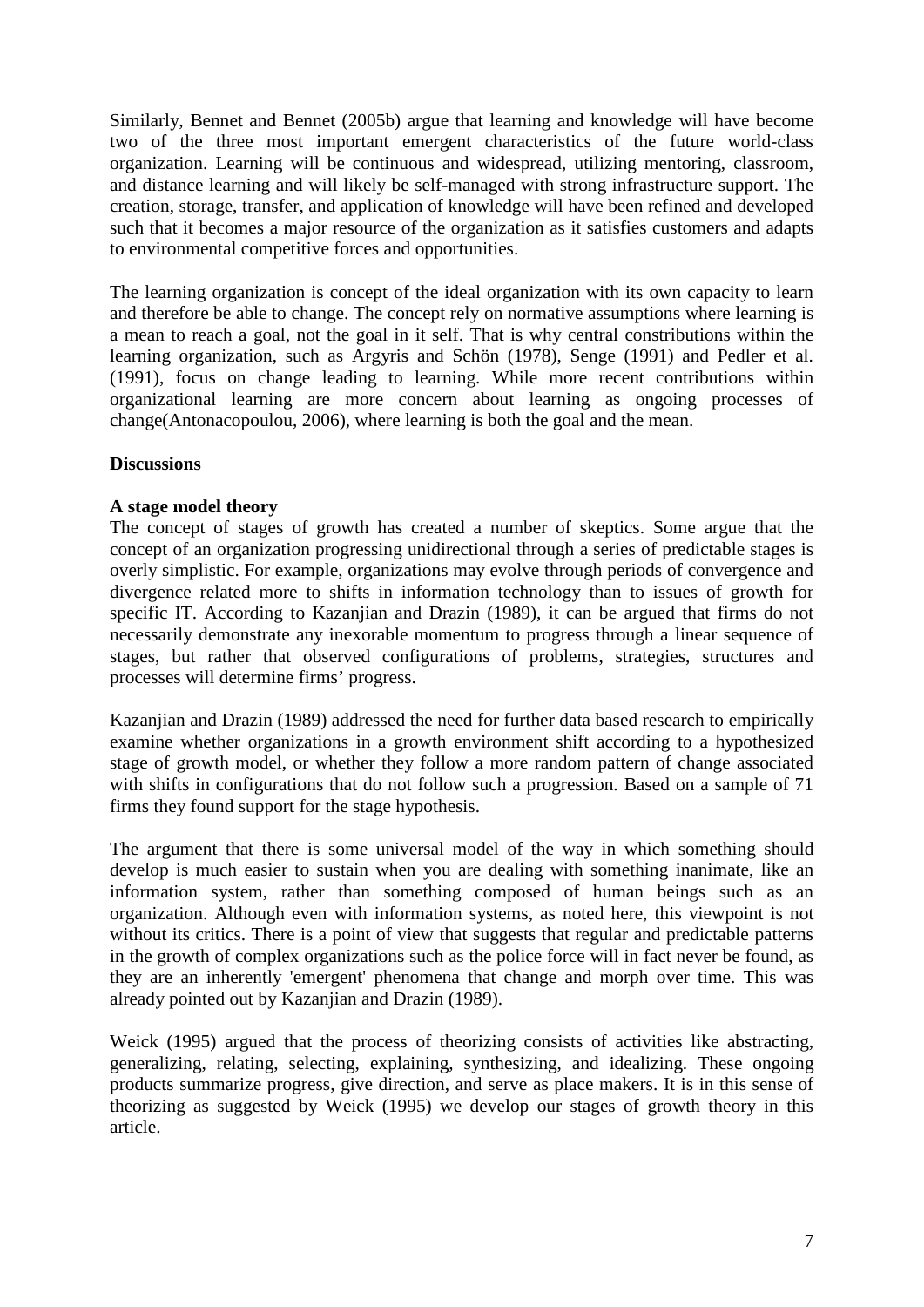A theory might be a prediction or explanation, a set of interrelated constructs, definitions, and propositions that presents a systematic view of phenomena by specifying relations among variables, with the purpose of explaining natural phenomena. The systematic view might be an argument, a discussion, or a rationale, and it helps to explain or predict phenomenon. Some define theory in terms of relationships between independent and dependent variables, where theory is a collection of assertions, both verbal and symbolic, that identifies what variables are important and for what reasons, and that specifies how they are interrelated and why. It identifies the conditions under which variables should be related or not related.

Colquitt and Zapata-Phelan (2007) introduced a taxonomy that reflects the theoretical contribution of empirical articles along two dimensions: theory building and theory testing. An attempt towards theory testing for an IT outsourcing maturity model was carried out by Solli-Sæther and Gottschalk (2008), where limited empirical support was found for hypotheses. As authors of an empirical article, they followed the hypothetical-deductive approach to theory by formulating hypotheses before testing those hypotheses with observations.

Consequently, we suggest four core topics emerge when theorizing stages of growth modeling:

- 1. *Number of Stages*. Typically, stage models for empirical testing have four to eight stages. More importantly, the classification and identification of stages have to satisfy several criteria. First, all stages have to be conceptualized and theoretically defined as significantly different from each other. Second, no overlap in contents should be found between stages. Third, no stage should be perceived as a subcategory of another stage. Finally, each stage must be transferable to an empirical setting. These criteria determine which and how many stages are appropriate for a specific stage model.
- 2. *DominantProblems*. At each stage, a set of dominant problems is to be identified. Dominant problems imply that there is a pattern of primary concerns that organizations face for each theorized stage. In the area of IT outsourcing maturity, dominant problems can shift from lack of skills to lack of resources to lack of strategy associated with different stages of growth. How dominant problems change from one stage to another stage has to be conceptualized as well.
- 3. *Benchmark Variables*. Benchmark variables in stages of growth models indicate the theoretical characteristics in each stage of growth. While dominant problems change from stage to stage, benchmark variables do not change. Only the attributes of benchmark variables change from stage to stage. For example, the role of management might be a benchmark variable, where the attributes change from entrepreneur via resource allocator to spokesman.
- 4. *Paths of Evolution*. The most obvious path is from the initial stage via intermediary stages to the final stage. However, other paths are possible. For example, some stages may be bypassed and skipped. Also, a temporary return to an earlier stage might be possible as well.

Based on these four topics in theorizing stages of growth, four corresponding research propositions can be formulated as the core of a stage of growth theory:

*Proposition 1. Organizational phenomena undergo transformations in their design characteristics that can be defined in terms of discrete stages of growth.*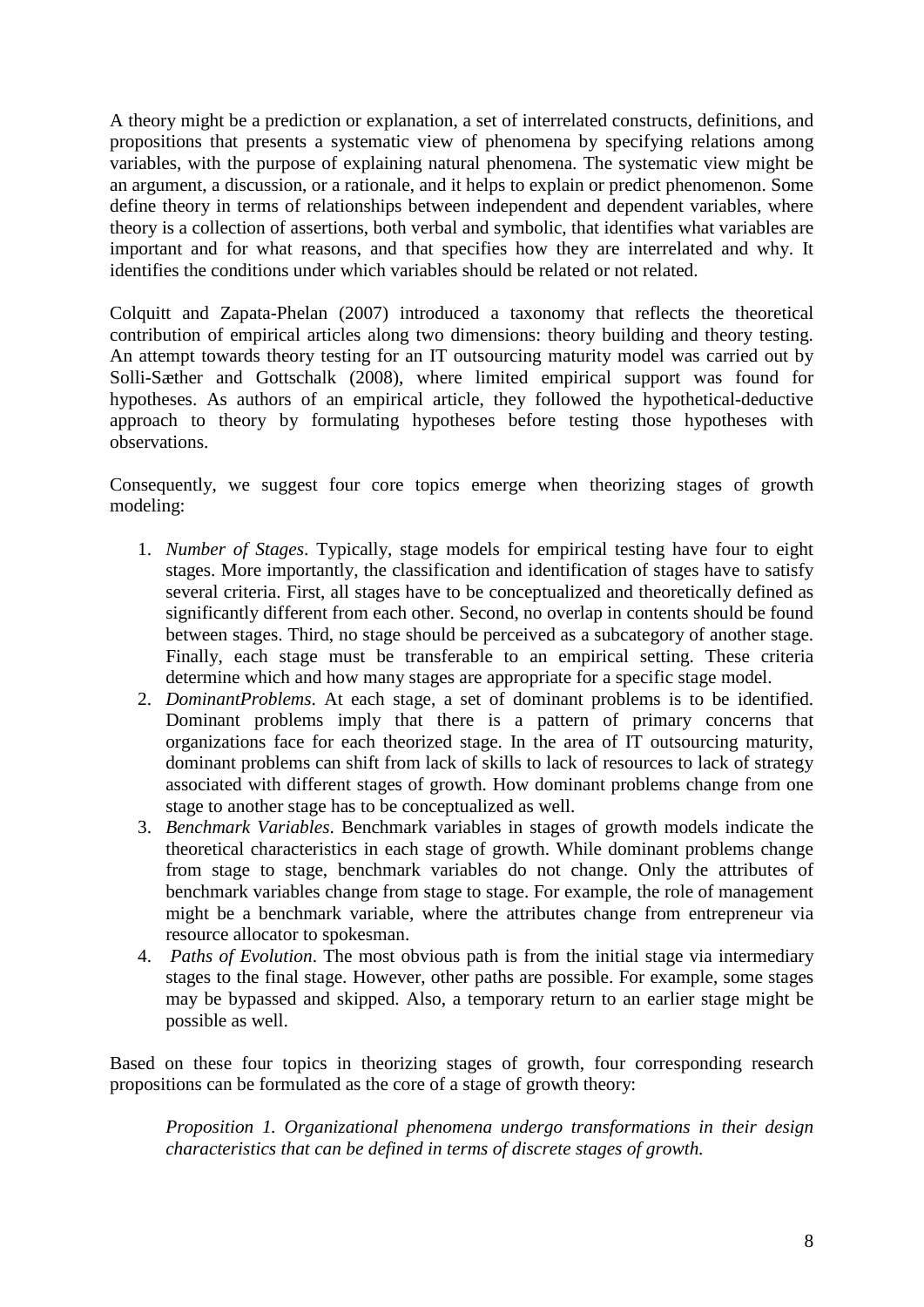*Proposition 2. Dominant problems at each stage of growth will statistically correspond with the conceptual formulations given for that stage. Proposition 3. Values of benchmark variables for each stage of growth will statistically correspond with the conceptual formulations given for that stage. Proposition 4: An organizational phenomenon shows a predictable pattern of development from fist stage to second stage, and so on, until it reaches the final stage, either directly or via bypassed or revisited stages.*

# **Stages of growth in police oversight agencies**

We find it fruitful to use and organize maturity levels leading to the learning organization. Four levels of learning and theorizing stages of growth is recognized in police oversight agencies:



*Figure 2. Stages of growth in police oversight agencies*

Figure 2 illustrates a potential stage model for police oversight agencies:

• Stage 1. *Activity Organization: Handling police complaints*. Tasks are performed and completed in workflows according to specifications, rules and regulations. It is important to avoid mistakes and delays in the workflows. Activity repetition and completion is measured and monitored. Management is concerned with resource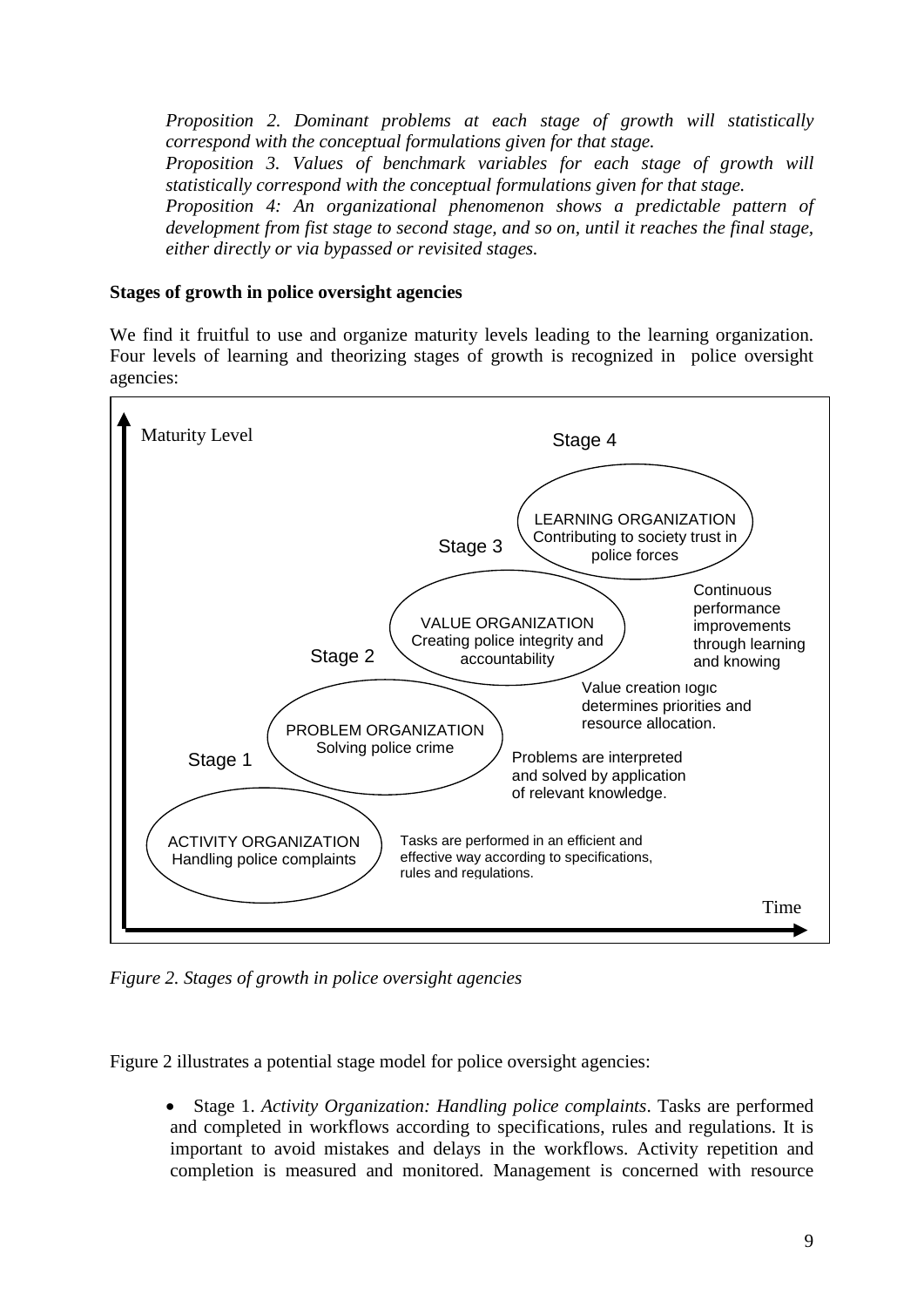allocation and utilization according to tasks to be completed. The organization structure is broken down into work groups according to division of labor.

- Stage 2. *Problem Organization: Solving police crime*. Each new assignment is perceived more as a problem to be solved than as a task to be completed. Problems are interpreted and solved by application of relevant knowledge. The quality of problem solution is more important than workflow performance or resource utilization. Management is concerned with quality control so that the solution really solves the problem. Interoperability is important at this stage in terms of technical as well as semantic interoperability, where technical interoperability among knowledge workers ensures access to each other and semantic interoperability ensures shared understanding.
- Stage 3. *Value Organization: Creating police integrity and accountability*. Value creation logic determines priorities and resource allocation. The value that might be created by working on and solving a problem determines how each problem is perceived and understood. A value organization makes strategic decisions about the role of the organization as it relates to the spectre of problems with which is is confronted. Performance goals are important at this stage, where goal setting is part of the strategy process, while goal achievement is part of the management process.
- Stage 4. *Learning Organization: Contributing to society trust in police forces*. Continuous improvements are to be achieved based on experience. Change in resources, activities and approaches occur in the organization on a continuous basis. Communication channels are expanded internally (intra-organization) as well as externally (inter-organization). An organizational learning culture of knowledge sharing, transparency and contribution is stimulated.

Innovative solutions at Stage 4 in the knowledge organization arise from diverse knowledge, processes that allow for creativity, and tasks directed toward creative solutions. Creativity requires application of deep knowledge because knowledge workers must understand the knowledge domain to push its boundaries. Team creativity likewise relies on tapping into the diverse knowledge of a team's members (Taylor and Greve, 2006). A linear innovation process of knowledge created, knowledge diffused and knowledge implemented is recognized. However, innovation is an interactive process (Newell et al., 2009) Meaning that managing knowledge is about creating contexts for learning new combinations of knowledge and practice. I.e., creating a learning organization.

Benchmark variables are often used to indicate characteristics in each stage of growth. A onedimensional continuum is established for each benchmark variable. The measurement of benchmark variables can be carried out using Guttman scales (Nunnally and Bernstein, 1994; Frankfort-Nachmias and Nachmias, 2002). Guttman scaling is a cumulative scaling technique based on ordering theory that suggests a linear relationship between the elements of a domain and the items on a test. Accordingly, each stage can be assigned labels for benchmark variables as suggested in Table 1.

| <b>Benchmark</b><br>variables that have<br>different<br>characteristics | <b>ACTIVITY</b><br><b>ORGANIZATION</b><br>Handling police<br>complaints<br>Task-oriented | PROBLEM<br><b>ORGANIZATION</b><br>Solving police crime<br>Solution-oriented<br>interpretation | VALUE<br><b>ORGANIZATION</b><br>Creating police<br>integrity and<br>accountability | LEARNING<br><b>ORGANIZATION</b><br>Contributing to<br>society trust in<br>police forces |
|-------------------------------------------------------------------------|------------------------------------------------------------------------------------------|-----------------------------------------------------------------------------------------------|------------------------------------------------------------------------------------|-----------------------------------------------------------------------------------------|
| depending on                                                            |                                                                                          |                                                                                               | Contribution-                                                                      | Change-oriented                                                                         |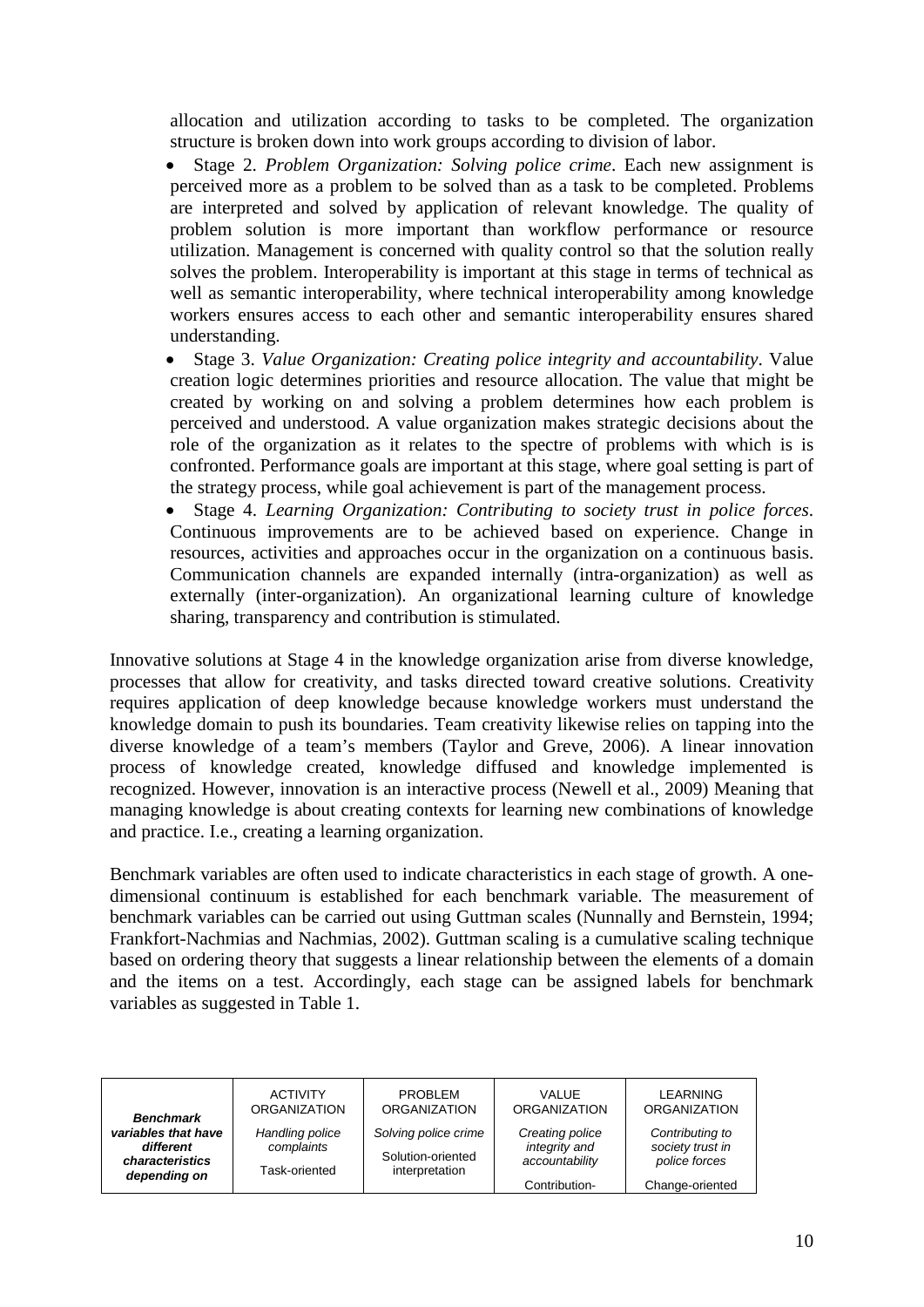| stage                              | workflow                                   |                                                          | oriented approach                                    | approach                                                                               |
|------------------------------------|--------------------------------------------|----------------------------------------------------------|------------------------------------------------------|----------------------------------------------------------------------------------------|
| <b>Management role</b>             | Division of labor                          | Allocation of<br>resources                               | Strategy<br>development and<br>implementation        | Coordination of<br>knowledge workers<br>and knowledge work                             |
| <b>Communication</b>               | Division of<br>knowledge                   | Sharing of<br>knowledge in<br>communities of<br>practice | Supply-based<br>knowledge sharing<br>in organization | Demand-based<br>knowledge sharing<br>in organization                                   |
| Interoperability                   | Among work tasks                           | Among task workers                                       | Intra-organization                                   | Inter-organization                                                                     |
| <b>Organizational</b><br>structure | Hierarchical                               | Project                                                  | Hybrid                                               | <b>Network</b>                                                                         |
| <b>Organizational</b><br>culture   | Competition                                | Cooperation                                              | Identification                                       | Change                                                                                 |
| <b>Performance</b><br>indicator    | Conviction rate from<br>complaints charges | Complaints<br>completion process<br>and time             | Quantity and quality<br>of received<br>complaints    | Learning and advice<br>for police agencies<br>Confidence in police<br>oversight agency |

*Table 1. Benchmark variables for stages of growth in police oversight agencies*

Last benchmark variable in Table 1 is derived from performance evaluation of police oversight agencies. When evaluating the Norwegian Bureau for the Investigation of Police Affairs (Spesialenheten, 2009), we found that the bureau achieves an acceptable conviction rate of 60%. The quantity and quality of received complaints was considered to be bad, and so was also the case with the remaining items for performance indicator.

Therefore, only based on the performance indicator, our preliminary result is that the Norwegian Bureau is at Stage 1 as an activity police oversight organization. Based on anecdotal evidence, it seems that the Bureau management role is allocation of resources, thus at Stage 2. In terms of communication, there seems to be sharing of knowledge in communities of practice and therefore Stage 2. Interoperability seems limited and focused among work tasks as indicated by Stage 1. The organizational structure is characterized by projects (Stage 2), and the organizational culture is characterized by cooperation (Stage 2).

Based on this intuitive procedure for determining stage of growth for the Norwegian Bureau for the Investigation of Police Affairs, there are two benchmark variables at Stage 1 and four benchmark variables at Stage 2. Therefore on average, the Norwegian police oversight agency is a problem organization for police oversight at Stage 2.

Within knowledge organizations at Stage 4, we often find communities of practice. While some investigators may specialize in for-profit police crime, others may specialize in not-forprofit crime and form two different communities of practice. Brown and Duguid (2001) argue that for a variety of reasons, communities of practice seem a useful organizational subset for examining organizational knowledge as well as identity. First, such communities are privileged sites for a tight, effective loop of insight, problem identification, learning, and knowledge production. Second, they are significant repositories for the development, maintenance, and reproduction of knowledge. Third, community knowledge is more than the sum of its parts. Fourth, organizational ability to adapt to environmental change is often determined by communities of practice.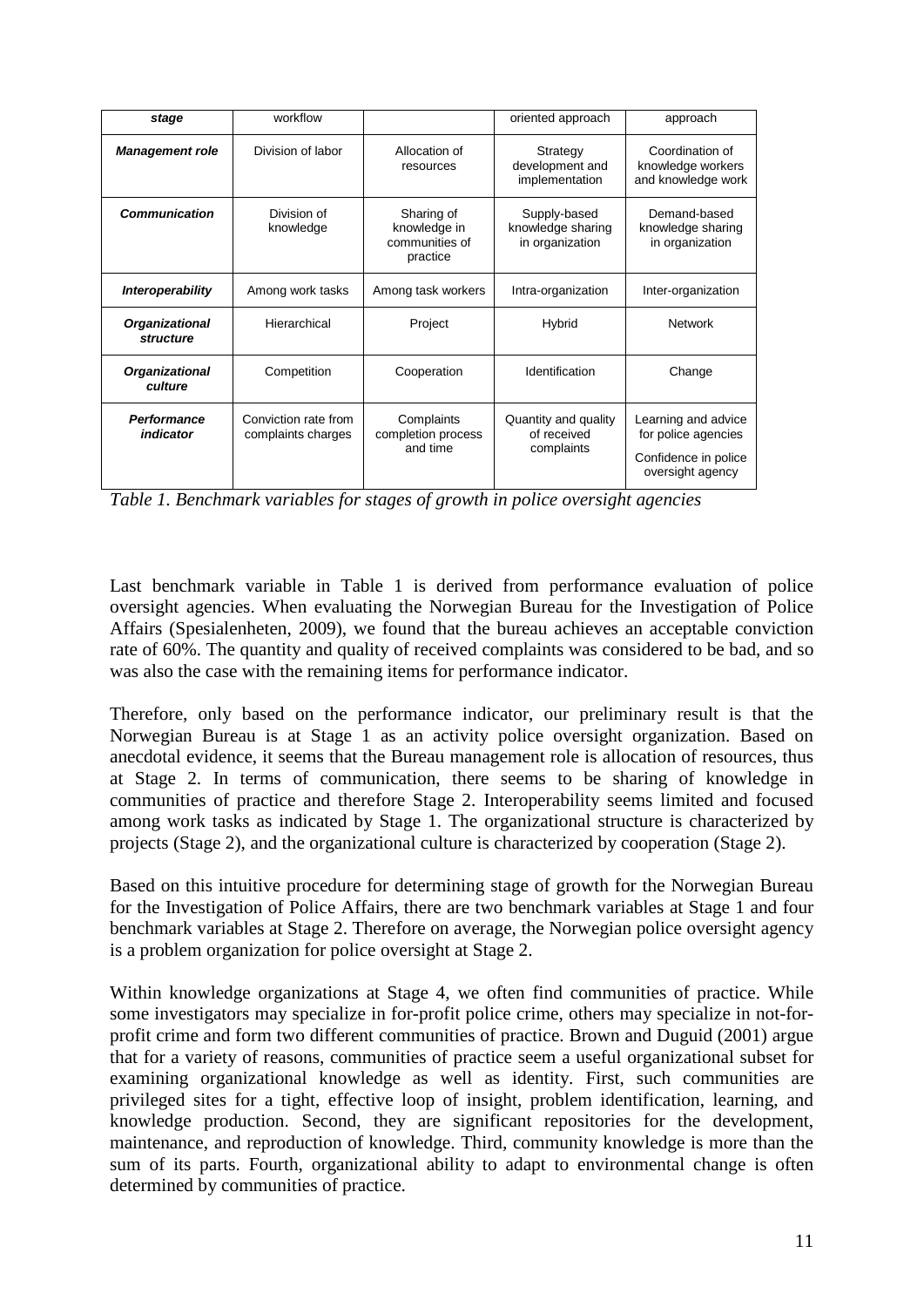#### **The police oversight agencies as learning organizations**

To create a learning organization, the agency must have necessary and continuing focus on learning and knowledge in the police oversight agencies, but also in relations to police forces they are controlling and the public they are serving. We can talk about creating a strong learning culture in order to become a learning organization. Looking at important characteristic for creating a strong learning culture, knowledge sharing in accordance with knowledge goals, leaders as facilitators and trust is key factors to create a culture based on learning (where change is integrated as part of the learning processes). That means going through all stages of handling police complaints, solving police crime, creating police integrity and accountability and contribute to society trust to police forces.

Consequently, it means going through stages of activities, problem solving, changing values and creating new knowledge through learning and innovation. In knowledge terms, innvations through organizational learning and in learning organizations combines both purposes of exploration (i.e. inventing new knowledge) and exploitation (i.e. reusing existing knowledge in new contexts (March, 1991). Stages of growth models have the potential of creating new knowledge and insights into organizational phenomena. Such models represent theory building tools that conceptualize evolution over time in a variety of areas. For researchers, a stage model represents a theory to be explored and empirically validated. For practitioners, a stage model represents a picture of evolution, where the current stage can be understood in terms of history and future.

#### **Conclusion**

For several decades, there has been a need to validate the stage model hypothesis both theoretically and empirically. Furthermore, there is a need for benchmark variables that will have different content for different stages. The alternative is to apply dominant problems and identify how they change from one stage to the next. Also, pros (strengths) and cons (weaknesses) to suggested models have to be taken into account. There is definitely a need to provide a more critical analysis of a stage models and solve some of the basic issues that are long overdue.

This is a valuable effort. Rather than thinking of knowledge management technology or other efforts in terms of alternative strategies, the stage thinking suggests an evolutionary approach where the future is building on the past, rather than the future being a divergent path from the past. Rather than thinking that what was done in the past is wrong, past actions are the only available foundation for future actions. If past actions are not on the path to success, direction is changed without history being reversed. I.e. understanding the stage model, means recognizing the relationship between exploration and exploitation of knowledge (March, 1991) in creating learning organizations. The stages also identify different challenges depending upon an organizations potential for creating a learning organization. That includes what it takes to be innovate and changeable in manageable processes of learning and knowing.

The statement that knowledge transfer from police misconduct cases has not been conceptualized as a learning process in police districts and general law enforcement clearly takes the research into the realms of this journal. Future research should address the learning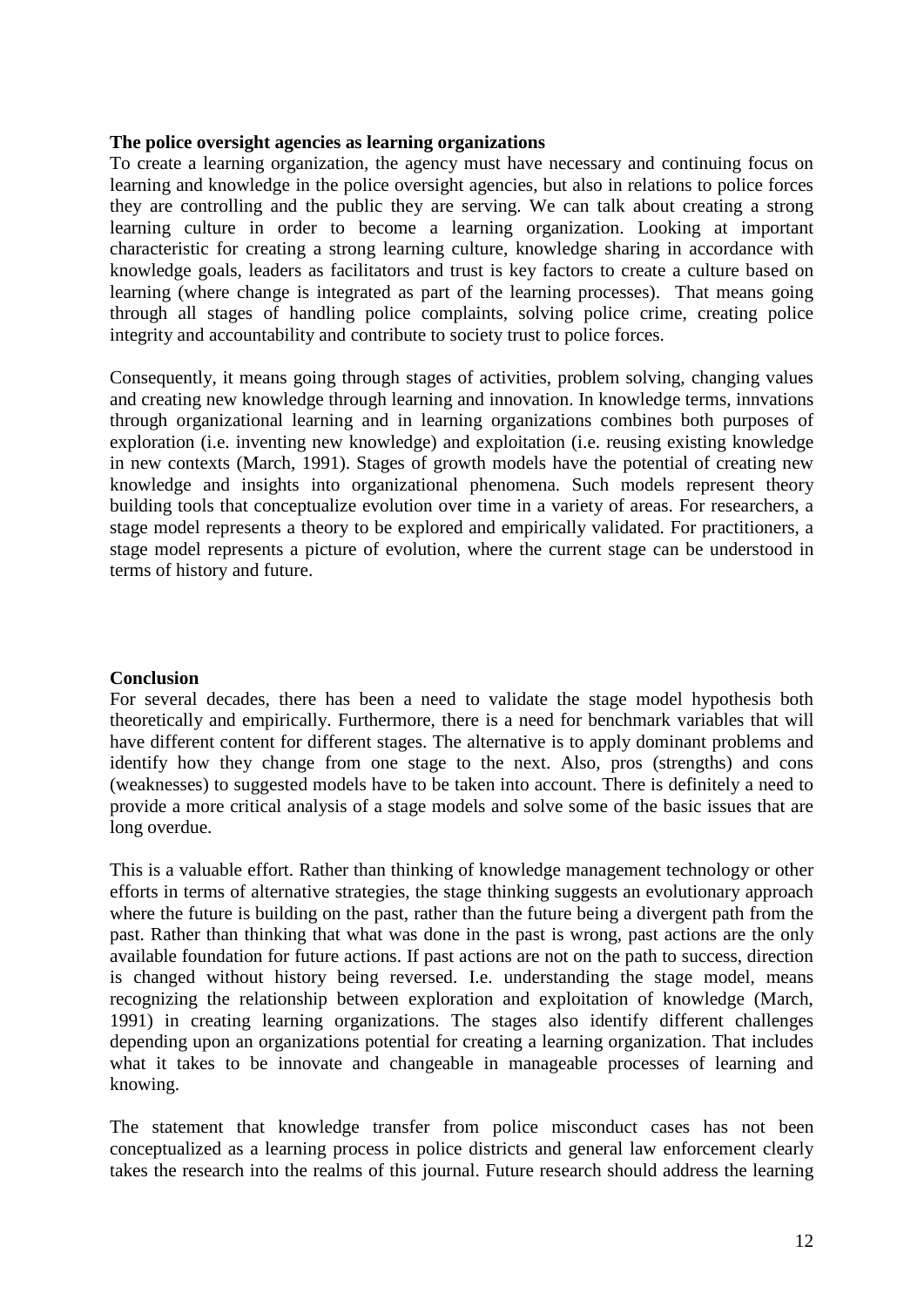process in police districts and law enforcement in the case of stages of growth in police oversight agencies .Consequently, they will create a learning organization that continuously improve performance of the police and contribute to a trusting police force.

#### **References**

Argyris, Chris og Argyris Scön (1978) *Organizational Learning*. Reading, MA: Addison-Wesley

- Benbasat, I., Dexter, A. S., Drury, D. H., & Goldstein, R. H. (1984). A Critique of the Stage Hypothesis: Theory and Empirical Evidence. *Communications of the ACM, 27*(5), 476-485
- Bennet, A. and Bennet, D. (2005a). Designing the Knowledge Organization of the Future: The Intelligent Complex Adaptive System, In: Holsapple, C.W. (editor), *Handbook of Knowledge Management*, Springer Science & Business Media, Netherlands, Volume 2, 623-638.
- Bennet, D. and Bennet, A. (2005b). The Rise of the Knowledge Organization. In: Holsapple, C.W. (editor), *Handbook of Knowledge Management*, Springer Science & Business Media, Netherlands, Volume 1, 5-20.
- Blackler, Frank (2004) "Knowledge, knowledge work and organizations: An overview and interpretation." In *How organizations learn. Managing the search for knowledge*, edited by Ken Starkey, Sue Tempest og Alan McKinlay: Thomson Learning.
- Bock, G.W., Zmud, R.W. and Kim, Y.G. (2005). Behavioral intention formation in knowledge sharing: examining the roles of extrinsic motivators, social-psychological forces, and organizational climate, *MIS Quarterly*, 29 (1), 87-111.
- Brown, John S. og Paul Duguid (1991) "Organizational Learning and Communities of Practive: Toward a Unified View of Working, Learning, and Innovating." *Organization Science: A Journal of the Institute of Management Sciences* 2 (1):40.
- Brown, J.S. and Duguid, P. (2001). Knowledge and Organization: A Social-Practice Perspective, *Organization Science*, 12 (2), 198-213.
- Colquitt, J.A. and Zapata-Phelan, C.P. (2007). Trends in theory building and theory testing: A five-decade study of the Academy of Management Journal, *Academy of Management Journal*, 50 (6), 1281-1303.
- Fichman, R. G. and Kemerer, C. F. (1997). The Assimilation of Software Process Innovations: An Organizational Learning Perspective. *Management Science, 43*(10), 1345-1363.
- Frankfort-Nachmias, C. and Nachmias, D. (2002). *Research Methods in the Social Sciences* (Fifth ed.). London, UK: Arnold.
- Garud, R. and Kumaraswamy, A. (2005). Vicious and virtuous circles in the management of knowledge: the case of Infosys Technologies, *MIS Quarterly*, 29 (1), 9-33.
- Gherardi, S. and Nicolini, D. (2000) The Organizational Learning Of Safety In Community of Practices. *Journal of Management Inquiry* 9 (1):7-18.
- Gherardi, S. (2006). *Organizational Knowledge: The Texture of Workplace Learning*: Blackwell Publishing.
- Kasper-Fuehrer, E.C., Ashkanasy, N.M. (2001), "Communicating trustworthiness and building trust in interorganizational virtual organizations", *Journal of Management*, Vol. 27 pp.235-54.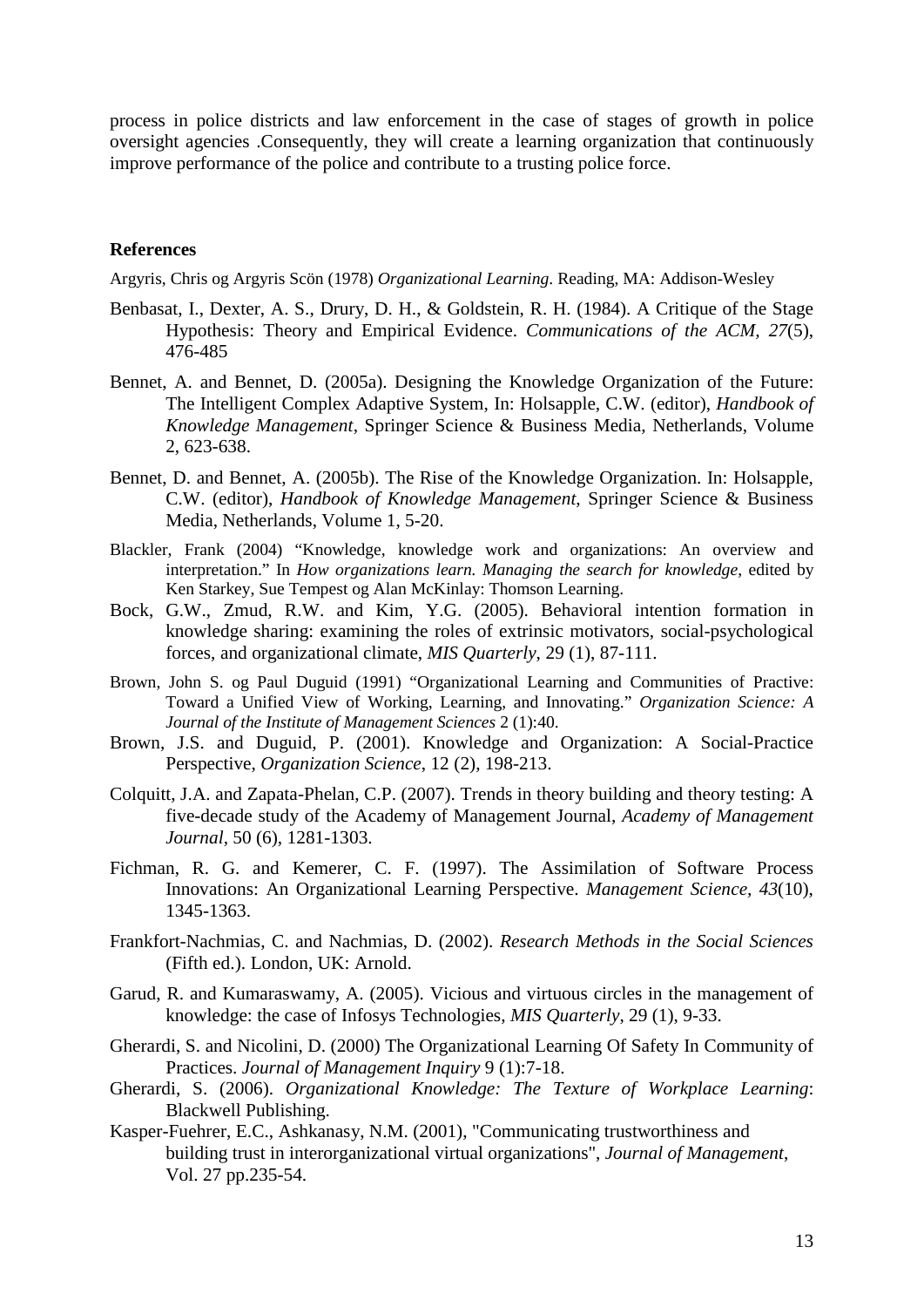- Kark, R. and Dijk, D.van (2007). Motivation to lead, motivation to follow: the role of the selfregulatory focus in leadership processes. *Academy of Management Review*, 32 (2), 500-528.
- Kazanjian, R. K. and Drazin, R. (1989). An empirical test of a stage of growth progression model. *Management Science, 35*(12), 1489-1503.
- King, W. R., & Teo, T. S. H. (1997). Integration Between Business Planning and Information Systems Planning: Validating a Stage Hypothesis. *Decision Science, 28*(2), 279-308.
- Lave, J. and Wenger, E. (1991) *Situated Learning: Legitimate Peripheral Participation*. New York: Cambridge University Press.
- Laise, D., Migliarese, P., and Verteremo, S. (2005). Knowledge Organization design: A diagnostic tool. *Human Systems Management*, 24, 121-131.
- Liebowitz, J. (2004). Will knowledge management work in the government? *Electronic Government: An International Journal*, 1 (1), 1-7.
- Liu, C.C. and Chen, S.Y. (2005). Determinants of knowledge sharing of e-learners, *International Journal of Innovation and Learning*, 2 (4), 434-445.
- March, J.G. (1991). Exploration and Exploitation in Organizational Learning. *Organization Science* 2 (1):71-87.
- Newell, S.,Robertson, M., Scarbrough, H. and J. Swan, J.(2009). *Managing Knowledge work and innovation*: Palgrave Macmillan.
- Nolan, R. L. (1979). Managing the crisis in data processing. *Harvard Business Review, 57*(2), 115-126.
- Nunnally, J. C., & Bernstein, I. H. (1994). *Psychometric theory* (Third ed.). New York, NY: McGraw-Hill.
- OPI (2008). *Improving Victorian policing services through effective complaint handling*, Office of Police Integrity, Melbourne, Victoria, Australia, [www.opi.vic.gov.au.](http://www.opi.vic.gov.au/)
- Pedler, M., Buoydell, T. and Burgoyne, J. (1991) Towards the learning company. *Management Education & Development* 21 (1):1-8.
- Peredo, A.M. and Chrisman, J.J. (2006). Toward a theory of community-based enterprise, *Academy of Management Review*, 31 (2), 309-328.
- Prenzler, T. and Lewis, C. (2005). Performance Indicators for Police Oversight, *Australian Journal of Public Administration*, 64 (2), 77-83.
- Presthus, J.E. (2009). Foreword, in: Gottschalk, P., *Policing the Police - Knowledge Management in Law Enforcement*, Nova Science Publishers, New York, NY.
- Richardsen, A.M., Burke, R.J. and Martinussen, M. (2006). Work and Health Outcomes Among Police Officers: The Mediating Role of Police Cynicism and Engagement. *International Journal of Stress Management*, 13 (4), 555-574.
- Senge, Peter M. (1991) *The Fifth Discipline: The art & practice of the learning organisation*. New South Wales: Random House Australia.
- Solli-Sæther, H. and Gottschalk, P. (2008). Maturity in IT outsourcing relationships: An exploratory study of client companies, *Industrial Management & Data Systems*, 108 (5), 635-649.
- Spesialenheten (2009). *Årsrapport 2008 (Annual Report 2008)*, Spesialenheten for politisaker (Norwegian Bureau for the Investigation of Police Affairs), Hamar, Norway, www.spesialenheten.no.